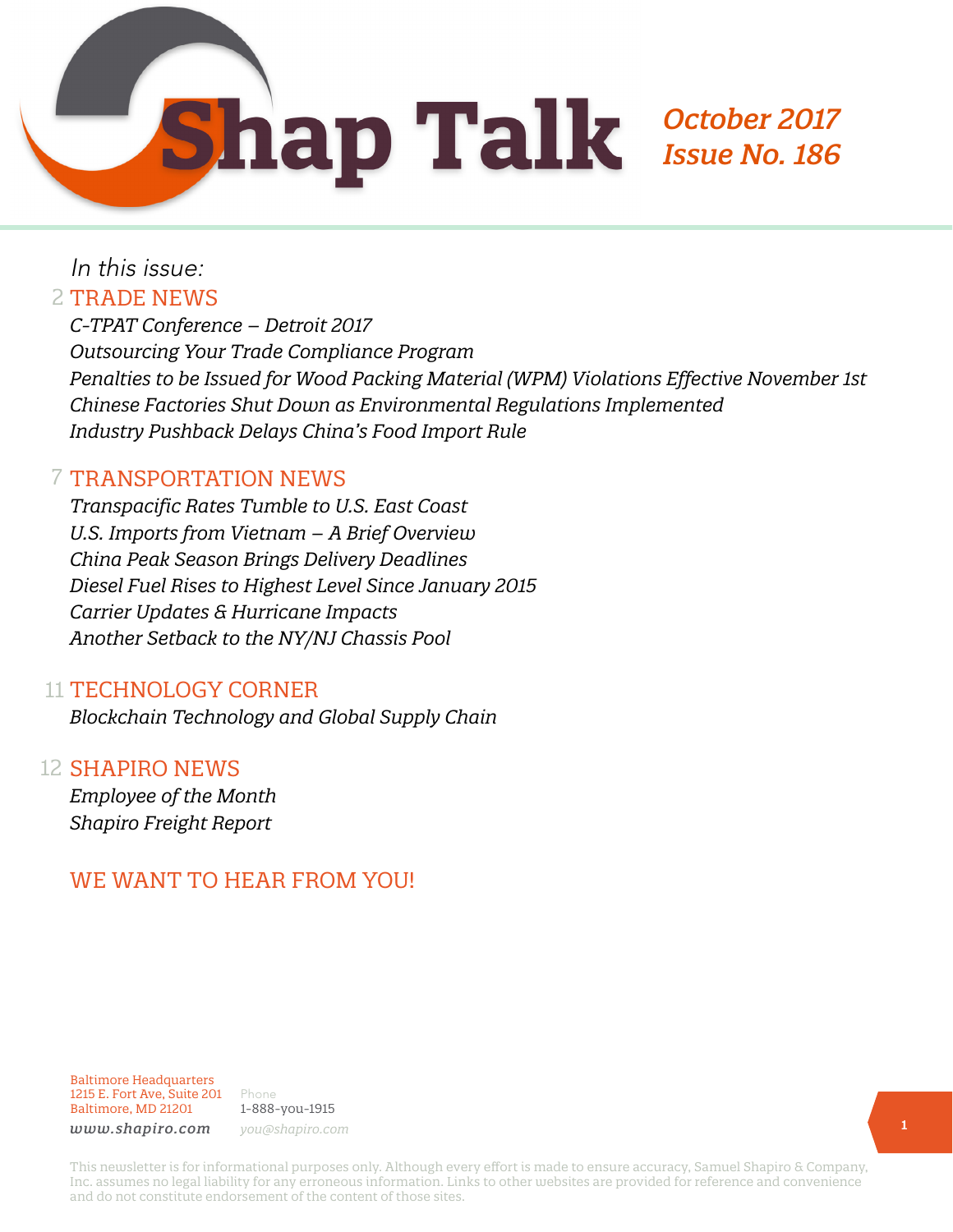

## **TRADE NEWS:**

#### *C-TPAT Conference – Detroit 2017*

Shapiro was fortunate to have attended U.S. Customs and Border Protection's (CBP) 2017 C-TPAT Conference in Detroit and we wanted to take the time to share some highlights from the event.

A few of the hottest topics were:

Anti-Terrorism: Be sure to report any breach of supply chain security to your C-TPAT Supply Chain Security Specialist (SCSS).

Cybersecurity: Cybercrimes and phishing attempts are on the rise. Appropriate IT security controls are a must for C-TPAT participants. Resources for recently identified vulnerabilities as well as information on reporting cybersecurity issues can be found on the [United States Computer Emergency Readiness Team](https://www.us-cert.gov/) website.

C-TPAT Minimum Security Criteria: CBP is still developing the new Minimum Security Criteria (MSC), in which the COAC (Commercial Customs Operations Advisory Committee) had a great deal of input along with information gleaned from past inspections and C-TPAT participants. Elizabeth Schmelzinger, Director of C-TPAT is working to have the new minimum security criteria published as soon as possible, but material will likely not be available until 2018. CBP advised the criteria will be implemented through a phased rollout, and they'll give everyone plenty of time to comply with the new MSC.

Rich DiNucci, Executive Director, Cargo and Conveyance Security, Office of Field Operations, U.S. Customs and Border Protection outlined three key areas they are examining for the new MSC:

**Corporate Security**: There will be a heavy analysis of strategic vision and responsibility within each company. Is there a lack of information and coordination within your company? CBP looks to ensure there is buy in from top to bottom. Buy in from the top came up in several sessions and it is a key element to a successful C-TPAT program.

Risk Assessment: Ensure there is a robust risk assessment platform in place. Detailed assessments must be completed so CBP knows that you fully comprehend what the risks may be in your supply chain. CBP wants to come up with ideas from all sides for risk assessment and share this mission with the trade.

#### Discussion of Policies and Procedures:

- *• Business Partner Requirements How you go about selecting and screening your business partners.*
- *• Policies and Procedures for Cybersecurity Ensure that you're not going to have your systems. corrupted.*
- *• Identity Theft Theft of importer numbers is real and happening. Be sure to run your ACE reports regularly and report to CBP any shipment that is not yours.*
- *• Cargo Container Security and Transportation Security Review the entire chain of custody to ensure there are no gaps in time and ask for proof of inspections.*

Baltimore Headquarters 1215 E. Fort Ave, Suite 201 Baltimore, MD 21201

Phone 1-888-you-1915 *www.shapiro.com you@shapiro.com*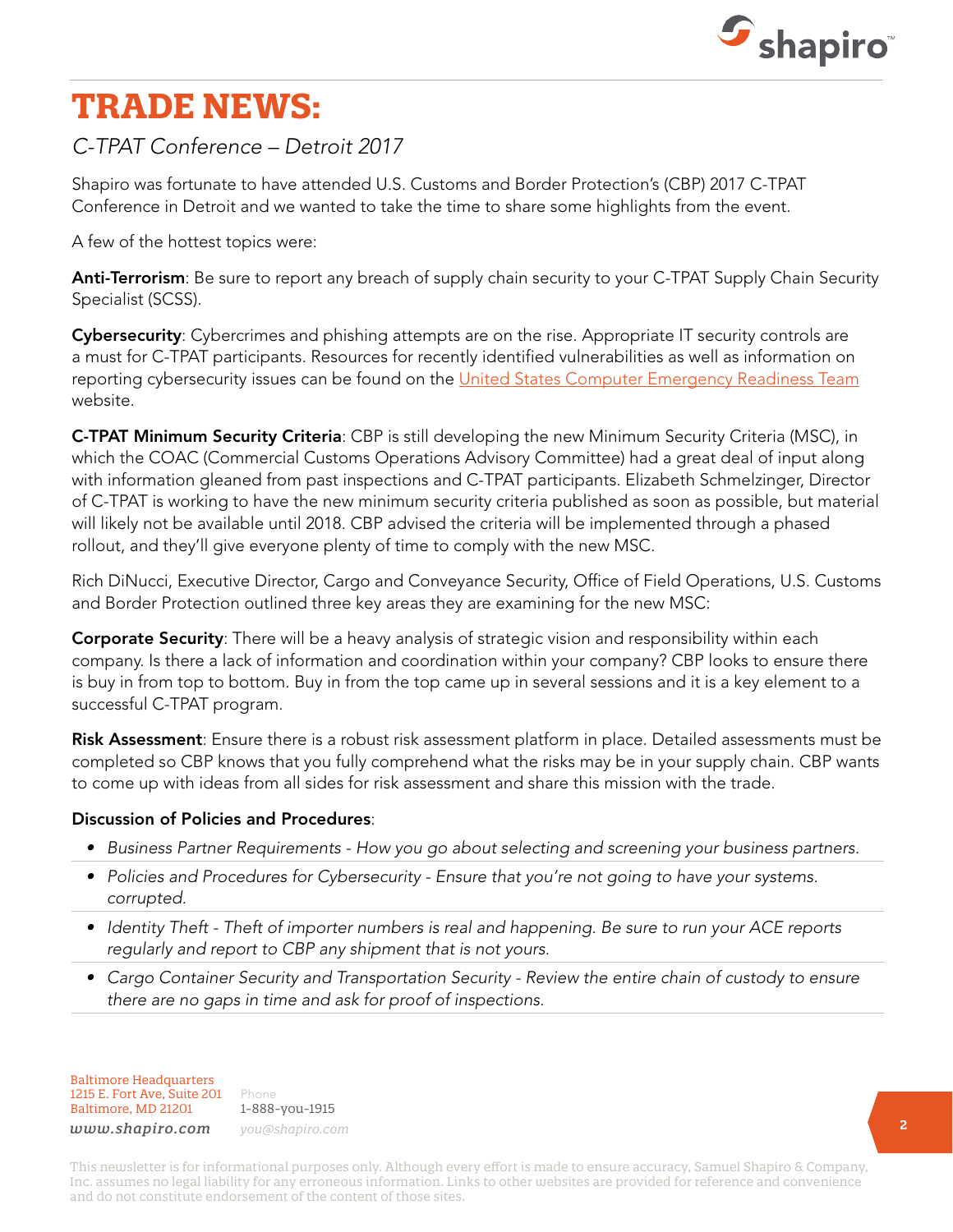

- Agriculture Security At the forefront of CBP's docket. Lack of agricultural security is a big risk for the *U.S. and it's a critical component moving forward.*
- *• Seal Security Even CBP has had seals stolen. Keep your seals in a safe place and inspect the seals on your container for any anomalies. Some seals have not been performing as expected. CBP has ordered new cable seals to see how they perform.*
- *• Physical Security Not much has changed, but it's important to review your physical security protocols regularly.*
- *• Personnel Security It's critical that you know who you are dealing with and who is working at your distribution facility. The threat of theft and fraud from internal sources are factors that need to be weighed with severe significance.*

#### CBP Initiatives:

- *• NII Non-Intrusive Inspection Equipment is being deployed at ports (Gamma ray, hand held, etc.).*
- *• Radio Frequency Identification (RFID) Technology Already being used with plans to scale further in 2018.*
- *• Cashier Payments CBP is doing away with cashier payments at the border. You can pay online for a one-time trip or get decals, but they want the ports to run as efficiently as possible. The new [DTOPS](https://dtops.cbp.dhs.gov/main/#) system (Decal and Transponder Online Procurement System) is making it faster and easier for frequent travelers to cross the U.S. border.*
- *• Drive-Thru Container Imaging System Images will go into a command center for inspection and*  review. The command center may not actually be at the port where the container is located. The *command center will be able to take in transmissions from all types of service providers.*
- Expanding Biometric Exit Collection Pictures of passengers/drivers to be compared and a "GO" will *be initiated upon a match.*
- *• Mutual Trade Agreements Working to expand these further between countries.*
- *• Agriculture Imaging Data Will ID bugs faster to create greater efficiency.*
- *• Trusted Traveler and Trader Program CBP is currently analyzing the supposed benefits of implementing such a program.*
- *• Centers of Excellence and Expertise (CEE) National authority that is account based and partially remote.*
- *• National Targeting Center will use algorithms as TSA has to enhance cargo and passenger screening.*
- *• Mitigating Global Risks CBP working with country partners (AEO/PIP/WCO).*

#### How Importers/Brokers Can Assist:

- *Providing a detailed description of products is crucial. For example, if dealing in electronics do not just listed electronic; provide a specific product description (i.e. "Samsung Galaxy 5S") as this will ensure faster processing.*
- *• Frequently test your supply chain.*
- *• Train all employees on CTPAT and implement a system of checks and balances.*

#### Baltimore Headquarters 1215 E. Fort Ave, Suite 201 Baltimore, MD 21201

Phone 1-888-you-1915 *www.shapiro.com you@shapiro.com*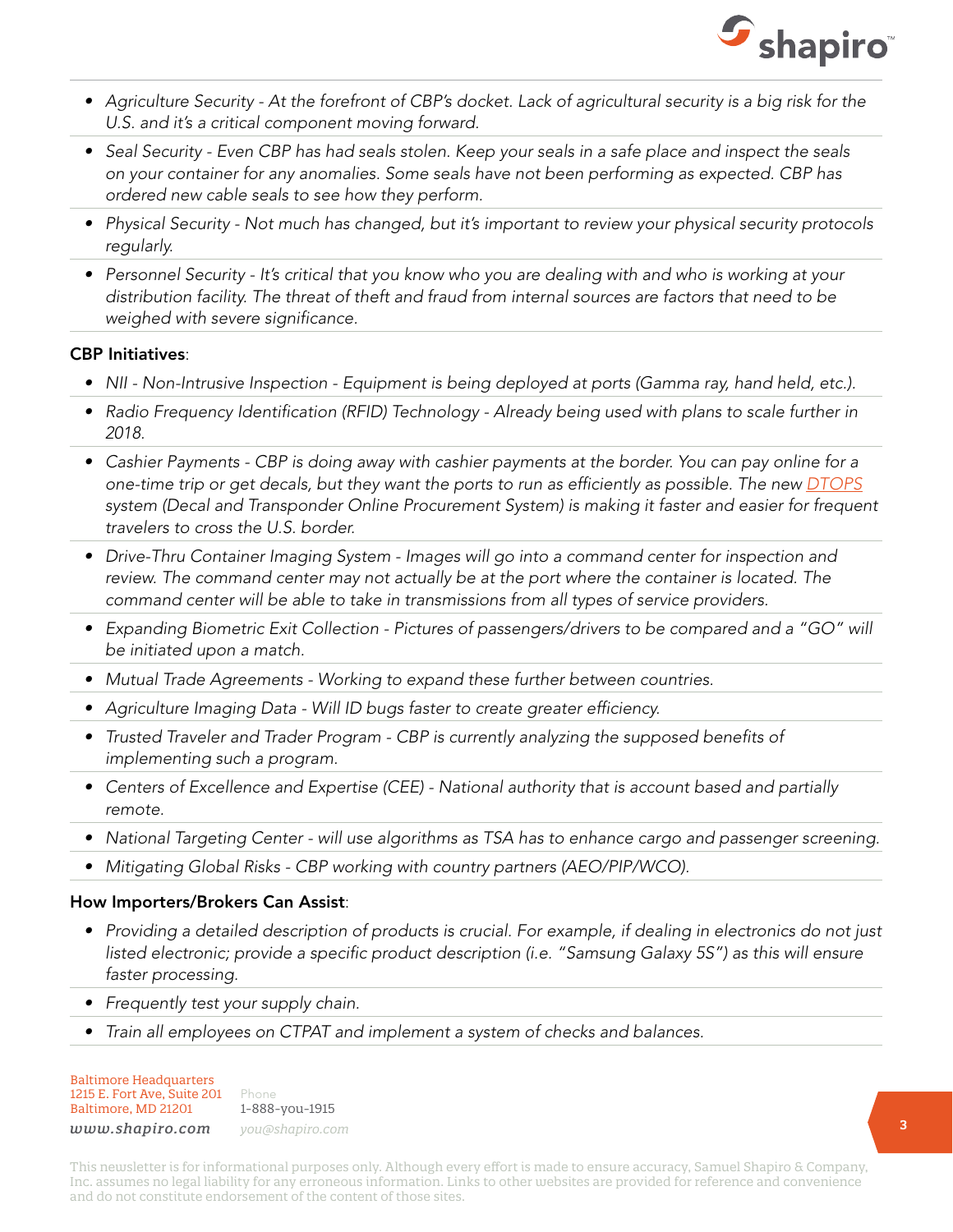

- *• Documented processes must be up to date. Don't just blow the dust off the book on the shelf.*
- If you are a C-TPAT member and your cargo is being held or slowed down, call CTPAT and the port will *be contacted.*
- *• Ask your SCSS for full data on exams on a macro level.*
- *• Don't ask for SVI numbers as they are no longer used. Instead send a request to monitor a C-TPAT company. The receiving company must accept your request or decline your request.*
- *• The majority of theft and breaches still happen during transport, so tracking is imperative. Be sure to test and check GPS systems frequently and always confirm delivery of your container(s).*
- *• Be sure to have proof of the 7-point container inspection and the 17-point truck and trailer inspection.*
- *• Be sure seals match and there are no anomalies.*

*For additional information on CTPAT, please contact [compliance@shapiro.com](http://compliance@shapiro.com).*

Liz Gant, LCB Corporate Regulatory Compliance Analyst



#### *Outsourcing Your Trade Compliance Program*

Have you ever been trapped in a maze that appears to have no exit? Trade compliance can easily be compared to a highly complex maze, riddled with rules and regulations that have trapped numerous importers over time. The easiest way out is to implement an effective trade compliance program that ensures your company is meeting the legal obligations of Customs and other government agencies.

The most important factors that will aid in your escape are classification, origin, and valuation of goods to ensure your items are all accurately declared and appropriate duties and taxes are paid. Furthermore, reviewing C-TPAT procedures to ensure a secure supply chain, or even becoming C-TPAT certified can play an important role in your escape as well.

When done correctly by partnering with professionals, trade compliance will help you avoid penalties and take advantage of duty savings under duty reduction programs such as GSP, NAFTA, and other free trade agreements – it will be like you never entered the maze in the first place! Not having regulatory impediments to your business will lower your costs and ensure your product moves to market faster and more effectively.

If you need help creating and/or implementing your trade compliance program, Shapiro has a committed team of experts fluent in trade compliance that will support importers, exporters and Customs lawyers to succeed and grow in the international arena.

Any questions or comments, please contact us at **[compliance@shapiro.com](http://compliance@shapiro.com)** 



Baltimore Headquarters 1215 E. Fort Ave, Suite 201 Baltimore, MD 21201

Phone 1-888-you-1915 *www.shapiro.com you@shapiro.com* Patricia Carvalho Compliance Analyst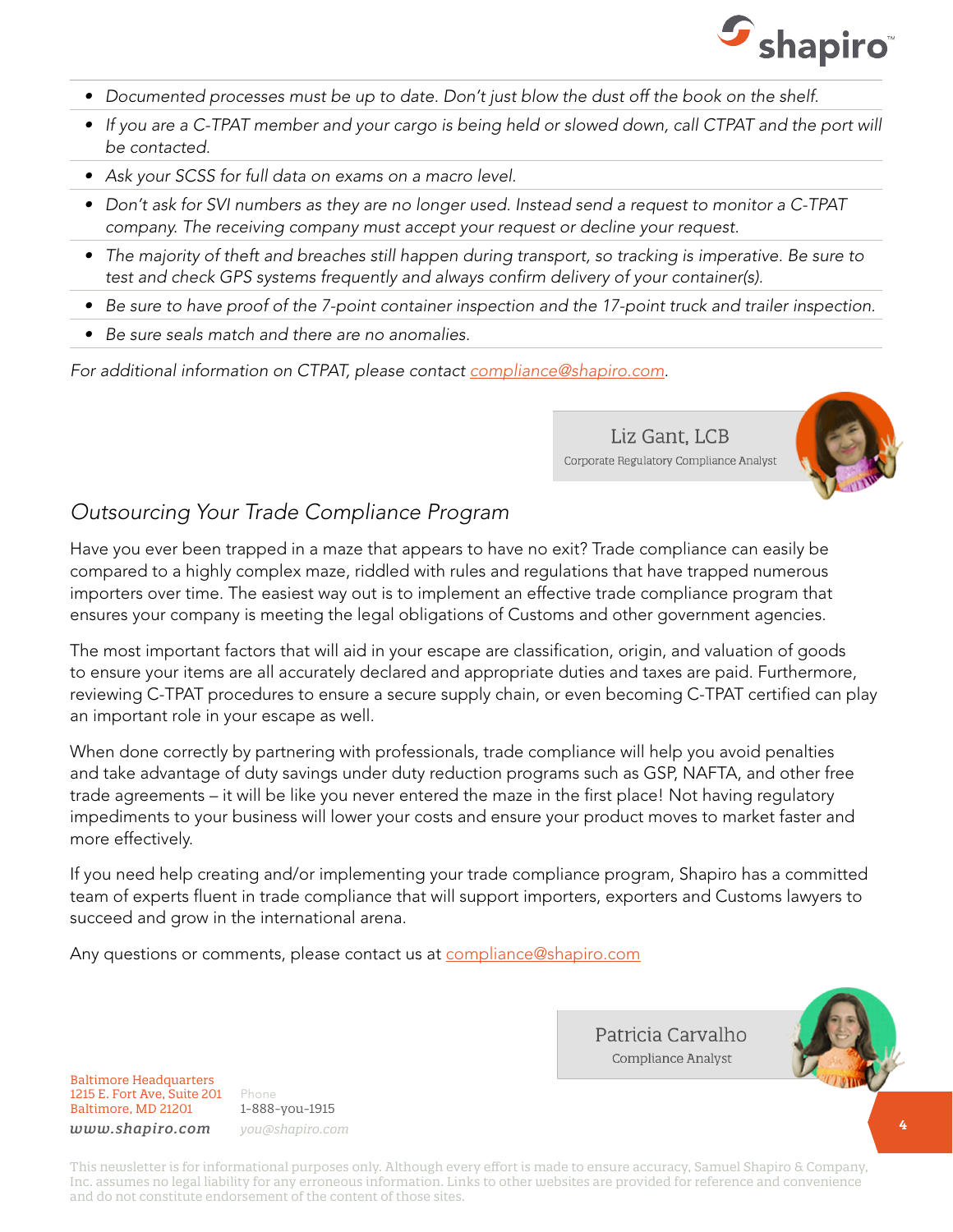

#### *Penalties to be Issued for Wood Packing Material (WPM) Violations Effective November 1st, 2017*

If you've been living under a rock since 2005 or aren't fluent in compliance geek, you're likely unaware of the International Standards of Phytosanitary Measures (ISPM 15) Regulation of wood packaging material in [international trade](https://www.ippc.int/en/publications/640/), which we wanted to bring to your attention as U.S. Customs has plans to start issuing penalties against importers.

Non-exempt wood packaging material (WPM) imported into the United States must have been treated at approved facilities at places of origin to kill harmful timber pests that may be present. The WPM must display a visible, legible, and permanent mark certifying treatment, preferably on at least 2 sides of the article. The mark must be approved under the International Plant Protection Convention (IPPC) in its International Standards of Phytosanitary Measures (ISPM 15) Regulation of wood packaging material in international trade.

As of November 1st, if any WPM from foreign origin is found to be lacking appropriate IPPC-compliant markings, or found to be infested with a timber pest, it will be considered not properly treated to kill timber pests, and in violation of the regulation. The responsible party (importer, carrier, or bonded custodian) for the affected WPM may be issued a penalty by U.S. Customs and Border Protection (CBP) under Title 19 United States Code §1595 a(b) or under 19 USC § 1592.

The responsible party must also adhere to the Emergency Action Notification stipulations and be responsible for any costs or charges associated with the export of the affected WPM.

The purpose of the WPM requirement is to prevent the introduction of exotic timber pests. Introduced exotic pests lack the natural environmental controls that may be found in their respective native lands to keep them in check. When exotic timber pests go unchecked they can cause widespread tree mortality with detrimental ecological impacts. Preventing introduction is critical with these exotic pests.

More informational material on WPM is available from [U.S. Customs and Border Protection.](https://www.cbp.gov/border-security/protecting-agriculture/wpm) Another resource is **[The National Wood Pallet and Container Association](https://www.palletcentral.com/)**, which has a directory to locate NWPCA member companies that manufacture, recycle or provide equipment and supplies to the wood packaging industry. Whether you're looking for new pallets or used pallets, large or small quantities, NWPCA's Directory can assist you with reputable suppliers and information regarding ISPM 15 certifications.

> Liz Gant, LCB Corporate Regulatory Compliance Analyst



Baltimore Headquarters 1215 E. Fort Ave, Suite 201 Baltimore, MD 21201

Phone 1-888-you-1915 *www.shapiro.com you@shapiro.com*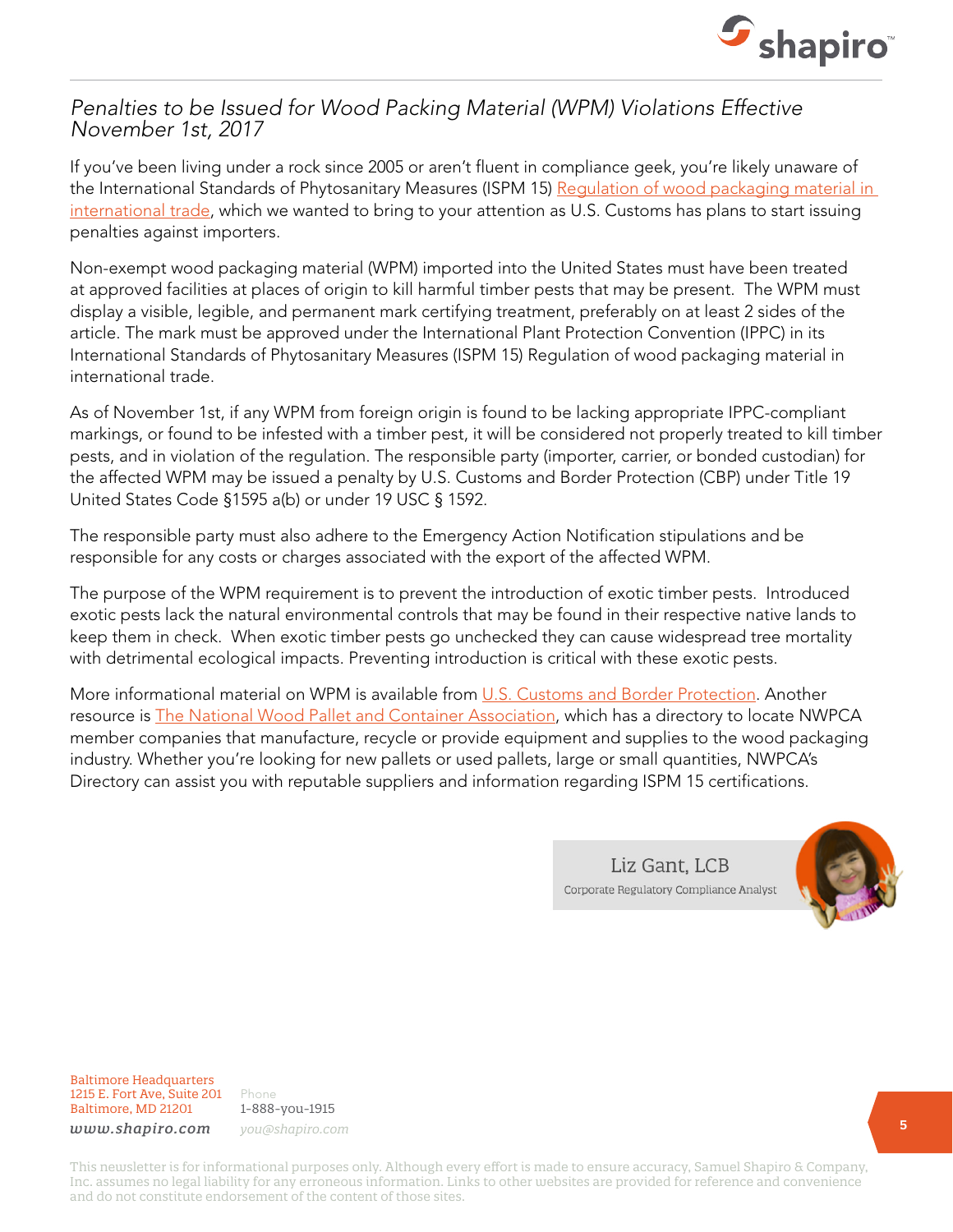

#### *Chinese Factories Shut Down as Environmental Regulations Implemented*

As China prepares for the Golden Week Holiday (Oct 1-7), factories face looming fears of increased environmental oversight by the Chinese government that could close thousands of factories permanently.

In 2013, China's Ministry of Environmental Protection instituted stricter regulations to improve the heavily polluted atmosphere by 2017. The requirements aim to reduce airborne pollutants by more than 15% yearover-year. Some factories in Northern China have already been forced to close their doors as inspectors have honed in on non-compliant manufacturers. As the regulations take effect in the North, the Shanghai, Chongqing, Chengdu, and Guangzhou regions are the next major production areas in sight. Factory audits will primarily target electronic circuit board manufacturers, decorative home products factories, and printing and dyeing mills. Textiles, rubbers, metals, and plastic are not exempt from these regulations and will also need to comply with the stringent pollution limits set forth by the Chinese government.

Factories that have been shut down struggle to reopen with minimal government guidance to meet the Ministry's regulations. The policy details are seemingly unclear; according to manufacturers, there is not specific instruction to improve production quality standards, and factories have no insight as to if or when they will be able to resume production.

With the shutdown of Chinese manufacturers, the decrease in exports from China will likely push freight rates to uncharacteristically low Q3 rates – a time rates are usually highest amidst the rush to get cargo in for the holiday shopping season. Carriers are already seeing the effect of the northern factory closures as the September shipping rates have continued to fall despite previously anticipated GRIs for the Asia-U.S. and Asia-Europe tradelanes. Golden Week blank sailings traditionally maintain high rates through October; however, the Shanghai Containerized Freight Index has recorded consistent declines over the past few weeks. With increased vessel capacity and declining demand for space, carriers will struggle to maintain the current market rates.

As China continues ahead with environmental regulations, Guangzhou will be the next major manufacturing region targeted in Q4 and early next year. Shapiro clients with cargo moving ex-Guangzhou should begin the conversation now with their suppliers and have alternative solutions in place should their manufacturers shut down due to regulatory inspections.

> Jillian Vaccaro Senior eCommerce Account Specialist



Baltimore Headquarters 1215 E. Fort Ave, Suite 201 Baltimore, MD 21201

Phone 1-888-you-1915 *www.shapiro.com you@shapiro.com*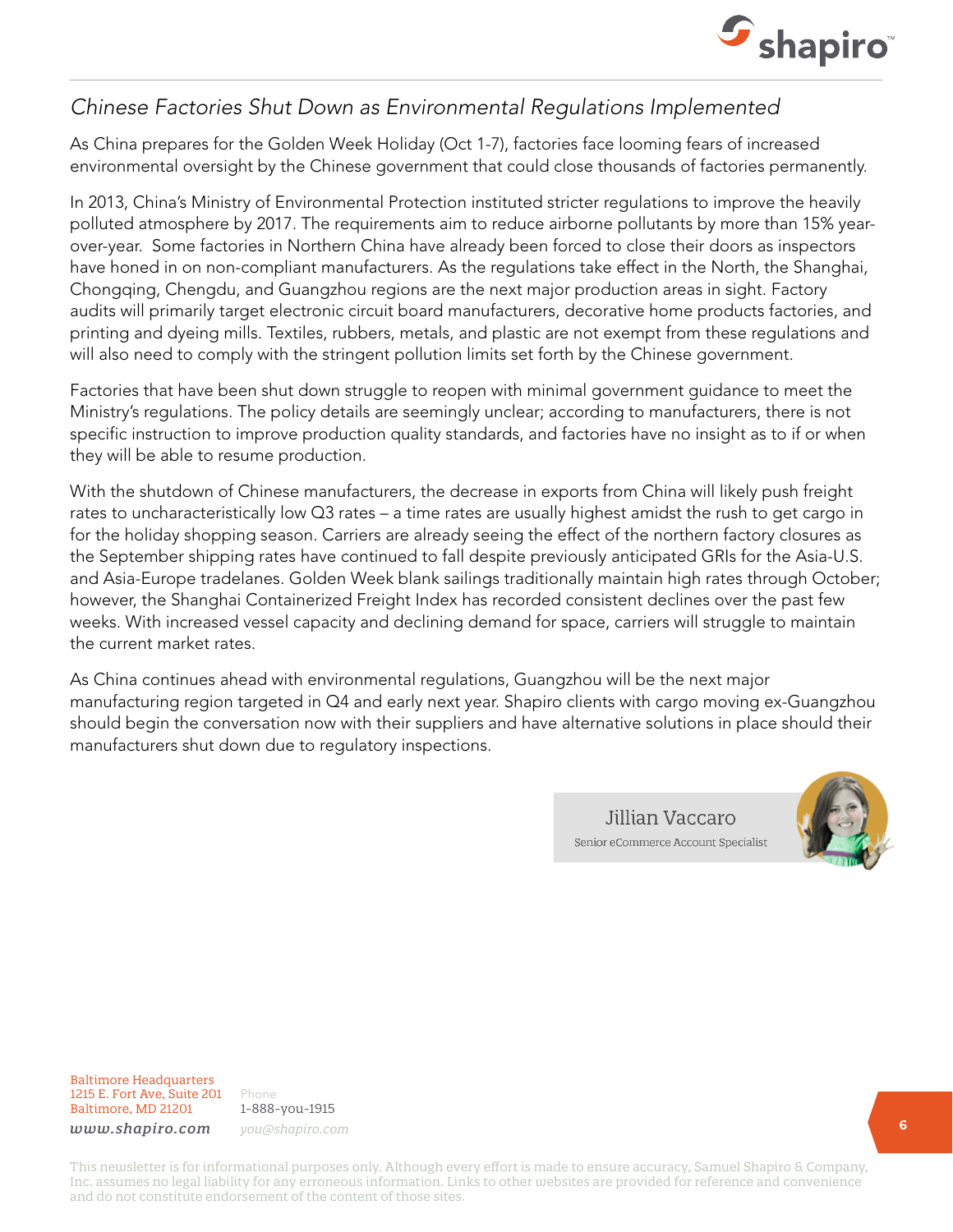

### *Industry Pushback Delays China's Food Import Rule*

After many complaints and unyielding industry pushback, China has decided to hold off by two years, until October 2019, on implementing its new regulation for food imports.

The new regulation would require an inspection certification from the respective foreign government for all shipments containing food. China's decision to forgo the additional regulation, at least for the time being, came just days before it was supposed to go into effect and after trading partners, including the United States and Europe, stated that the new regulation would cause havoc in trade dollars.

The regulation would not only disrupt high-risk foods, but also foods ranging from raw to processed. A coalition of countries finds the requirement unfair and deceptive and would like to see China follow the global trade practice. If executed, this rule would cut China off greatly from the global food supply.

China's decision to delay the regulation comes after a culmination of allegations against Beijing, including complaints that China is reducing market access for other countries and damaging competitors because of low-priced exports of metals and other high-value commodities. Despite the fact that China was caught selling counterfeit food in the recent past, just this month they banned imports of certain cheeses, such as brie and camembert, because of supposed bacterial concerns. However, these bacteria are also found in similar cheeses that were not banned.

Trading partners are hoping that this outcry will not just delay, but completely void the planned regulations that they feel are only benefiting China and allow for further standardization of practices across global trade.

> McKenzie Dillon **Marketing Analyst**



# **TRANSPORTATION NEWS**

#### *Transpacific Rates Tumble to U.S. East Coast*

Volume cascading to the U.S. East Coast, primarily from the Asia-Europe trade which boasts the largest average vessel sizes, has created an almost 20% increase in capacity for 2017 vs. 2016. Additionally, demand was markedly more sluggish than expected in the last two weeks of September and into early October as U.S. importers looked to manage surging domestic inventory levels. Many shippers also reported that they moved cargo in August to avoid potential Golden Week delays. With supply rising and demand falling, it was no surprise to see spot rates fall by 15-20% over the last three weeks.

To reverse the current capacity supply equation, carriers must look to their winter deployment and blank sailing practices. The problem for steamship lines is that they are scheduled to increase capacity further (though gently, perhaps 2-3% in Q4). Robust demand to the U.S. West Coast could indicate that East Coast demand will rebound slightly, though the track record for Q4 demand makes this speculation hopeful.

Baltimore Headquarters 1215 E. Fort Ave, Suite 201 Baltimore, MD 21201

Phone 1-888-you-1915 *www.shapiro.com you@shapiro.com*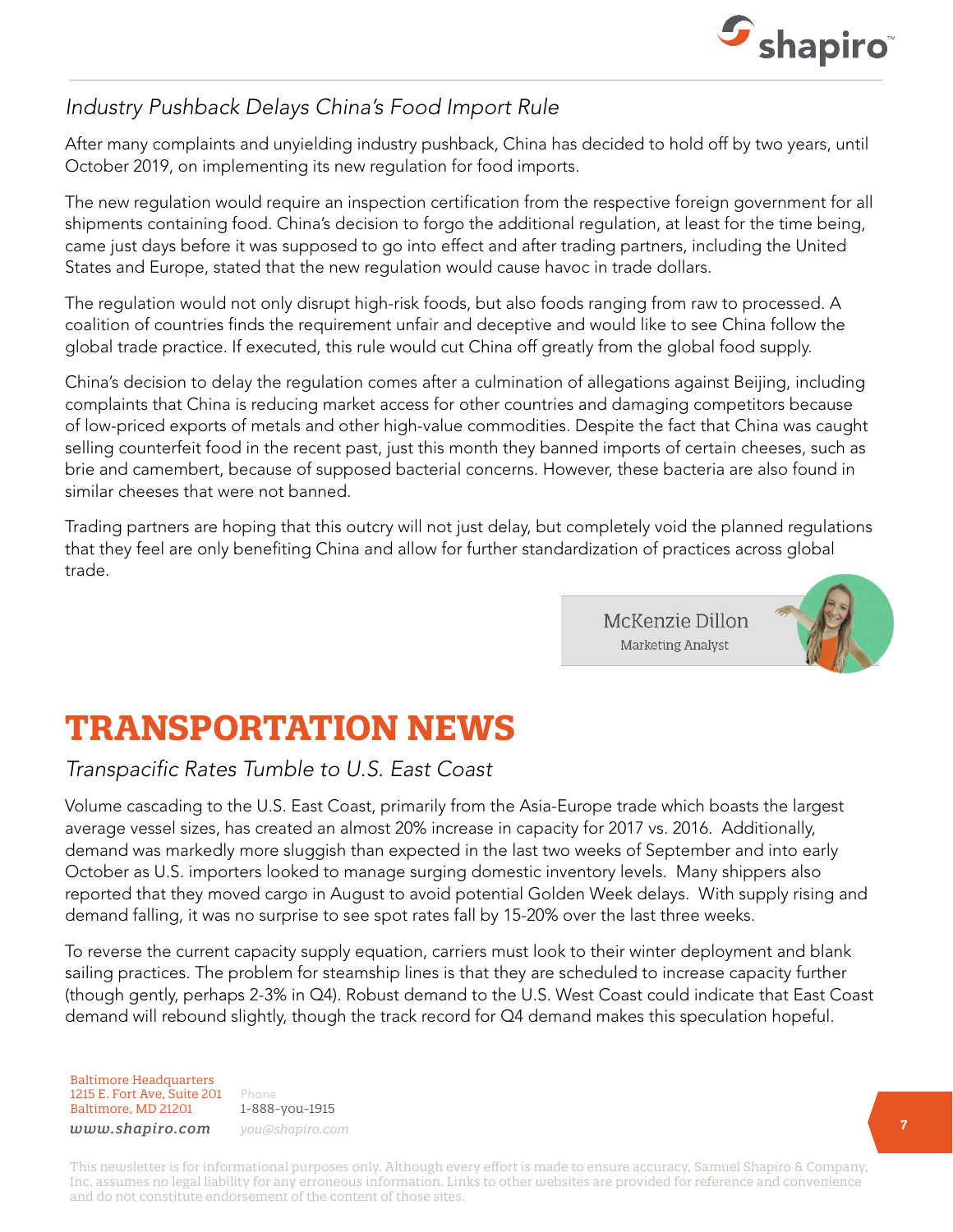

Total U.S. volume sits at 7% higher YTD for 2017 vs. 2016, but analysts have down-graded the annual forecast to roughly a 5.5% gain. The steamship industry is still on track to make a \$4-5B profit after losses of over \$4B in 2016. While importers and forwarders may not be shedding tears for the ocean carriers, it is crucial that the carriers create more control of their capacity over-hang. None of us want to see Yangming (for example) follow in the shoes of Hanjin (a very sad example).

> Robert Burdette Vice President, Strategy



### *U.S. Imports from Vietnam – A Brief Overview*

Based on data from the U.S. Census, imports from Vietnam to the U.S. grew from \$38 billion in 2015 to \$42.1 billion in 2016 (an increase of 10.7%), and in the past 10 years, imports from Vietnam to the U.S. grew by a total of 343.7%.

It's been no surprise that imports from Vietnam continue to trend upward as sourcing in the region is making conspicuous shifts away from China due to lower relative labor costs and incremental recognized improvements in production quality and infrastructure within the borders of Vietnam.

Fibre2Fashion.com, a leading resource for many in the textile industry, recently highlighted, "in the first eight months of this year, textiles and garment exports swelled to \$19.8 billion in the first eight months of this year, with export value increasing by 9.9 per cent over the value during the same period last year. Vietnam's cotton imports surged over the past ten years from 150,000 tonnes in 2005 to approximately 1.2 million tonnes in 2016" (based on data reported by the Vietnam Textile and Apparel Association).

The below chart shows the top 5 commodities by total value imported into U.S. from Vietnam in 2016:

| 2016 U.S. Imports from Vietnam by 5-digit End-<br>Use Code (Top 5) |                          |  |  |
|--------------------------------------------------------------------|--------------------------|--|--|
| <b>End-Use Code</b>                                                | Value 2016 (Thousand \$) |  |  |
| (40020) Apparel, textiles, nonwool or cotton                       | 6,047,583                |  |  |
| (41050) Cell phones and other household goods                      | 5,321,665                |  |  |
| (40000) Apparel, household goods - cotton                          | 4,536,967                |  |  |
| (41000) Furniture, household goods, etc.                           | 4,068,663                |  |  |
| (40050) Camping apparel and gear                                   | 3,187,315                |  |  |

"Foreign investors are pouring money into Vietnam stocks amid an improving growth outlook for the communist-ruled Southeast Asian nation," says Anthony Fenson of Pacific Money. "Despite threats including the North Korean crisis, rising U.S. interest rates, and the prospect of a U.S.-China trade war, overseas investors have not lost their enthusiasm for Asia's emerging markets."

Baltimore Headquarters 1215 E. Fort Ave, Suite 201 Baltimore, MD 21201

Phone 1-888-you-1915 *www.shapiro.com you@shapiro.com*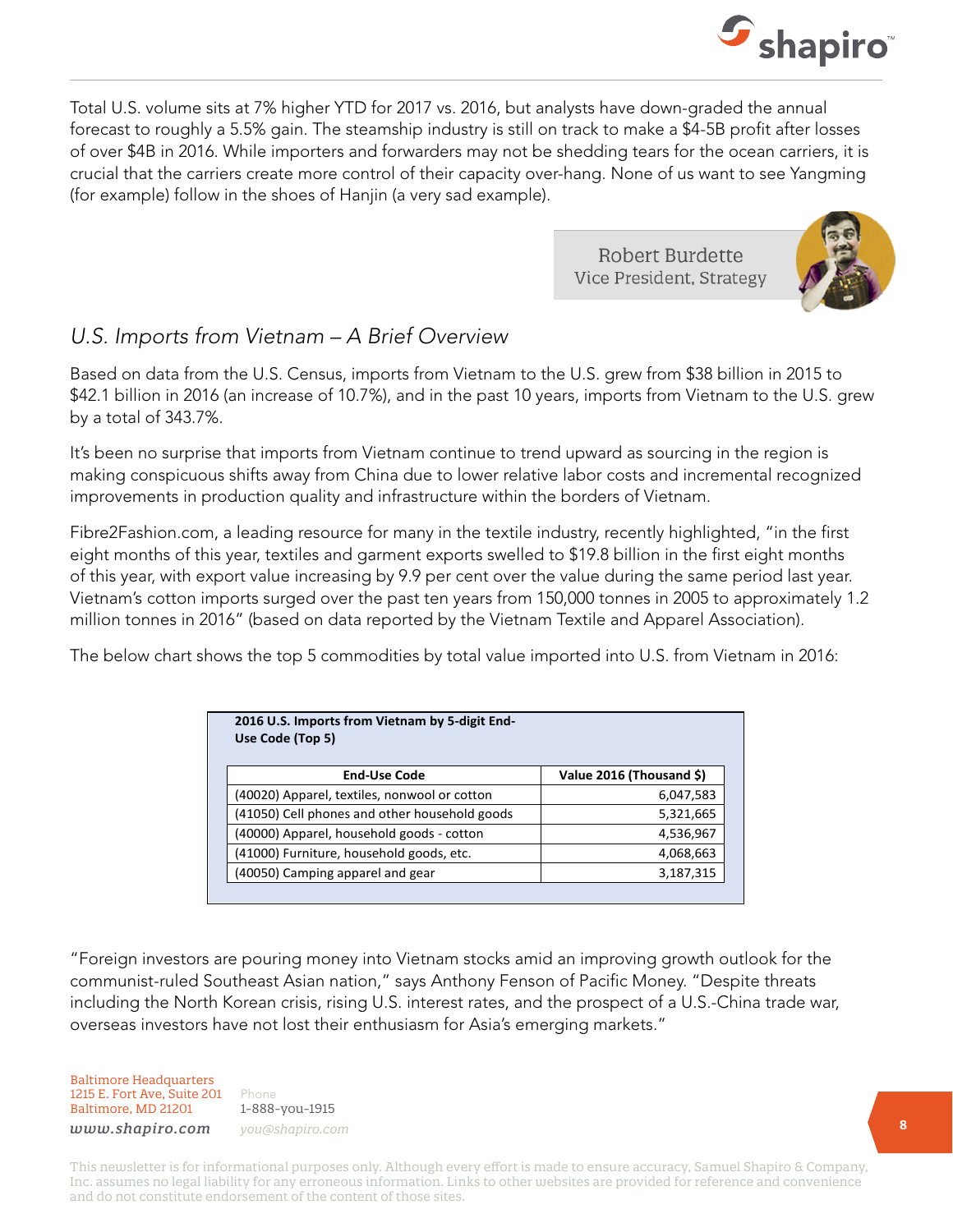

Below is the 2016 ranking of U.S. imports by country (expressed in Billion \$).

| Rank           | Country        | Imports (Billion \$) | <b>Percent of</b>    |
|----------------|----------------|----------------------|----------------------|
|                |                |                      | <b>Total Imports</b> |
| $\mathbf{1}$   | China          | 462.8                | 21.10%               |
| $\overline{2}$ | Mexico         | 294.2                | 13.40%               |
| 3              | Canada         | 278.1                | 12.70%               |
| 4              | Japan          | 132.2                | 6.00%                |
| 5              | Germany        | 114.2                | 5.20%                |
| 6              | Korea, South   | 69.9                 | 3.20%                |
| 7              | United Kingdom | 54.3                 | 2.50%                |
| 8              | France         | 46.8                 | 2.10%                |
| 9              | India          | 46                   | 2.10%                |
| 10             | Ireland        | 45.5                 | 2.10%                |
| 11             | Italy          | 45.2                 | 2.10%                |
| 12             | Vietnam        | 42.1                 | 1.90%                |
| 13             | Taiwan         | 39.3                 | 1.80%                |
| 14             | Malaysia       | 36.7                 | 1.70%                |
| 15             | Switzerland    | 36.4                 | 1.70%                |

Although Vietnam represents only 1.9% of total U.S. imports, they continue to trend higher each year with double digit growth as many more U.S. companies are finding clear advantages in sourcing product from the country.

> Colin Chapman Director, Commercial Development



#### *China Peak Season Brings Delivery Deadlines*

Demand for July and August cargo continued to be strong, towing the line for a positive trend to continue in air cargo growth this year. Air rates from parts of China have been inching upwards in September with very slight hit to the markets including short holidays, typhoons, and carrier cancellations.

Oct 1st marks the first significant holiday of the season with a week-long China shut down that drives air rates up in the weeks prior and has the carriers holding on to their momentum as much as possible through Chinese New Year. Watch for capacity reductions as the passenger travel season dips and new electronics launch in the near future, which will affect rates in the carriers' favor.

> **Cindy Freitas** Air Pricing Supervisor



Baltimore Headquarters 1215 E. Fort Ave, Suite 201 Baltimore, MD 21201

Phone 1-888-you-1915 *www.shapiro.com you@shapiro.com*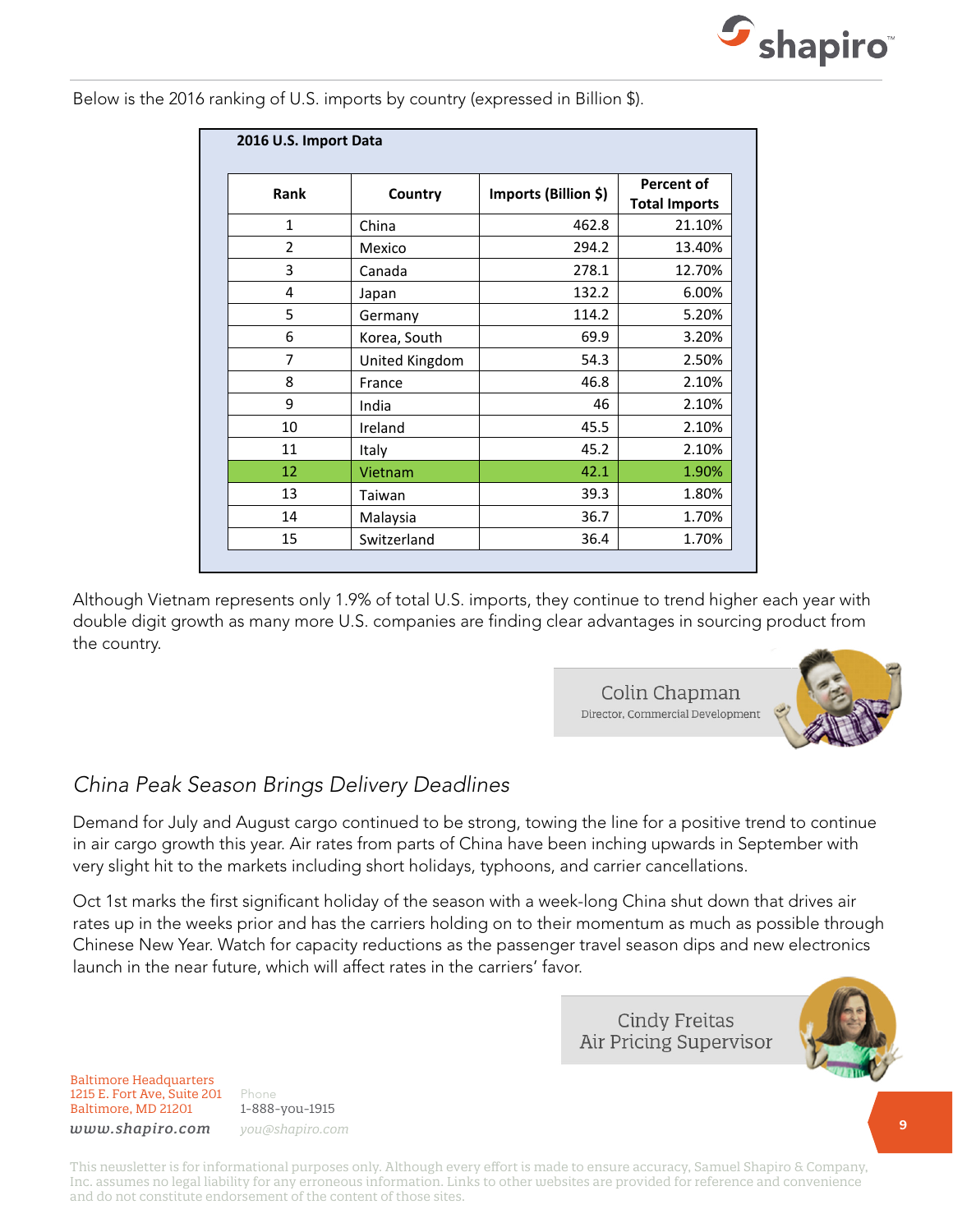

### *Diesel Fuel Rises to Highest Level Since January 2015*

Within one week after Hurricane Harvey, the price of diesel fuel rose to a national average of \$2.80 per gallon, up from \$2.58 per gallon just prior to the storms. Hurricane Harvey caused a \$.15 per gallon increase by September 4th and an additional increase of +\$.05 per gallon was applied by September 11th, after Hurricane Irma ravaged parts of the Southeast.

The increase in fuel costs for the trucking industry translates to an approximate increase in fuel surcharges of +2% in the month of September. In many cases this increase has extended into October. Average fuel costs started to drop ever so slightly the week of September 18th and are expected to decline further into October.

The average drop nationwide does present certain anomalies. Truck fuel in the Mountain and West Coast states continues to rise, so it seems unlikely that carriers in that area will decrease rates in the near future. Fuel rates in the Mid-Atlantic states continue to rise, whereas rates in the South and New England states have seen drops as much as \$.15 per gallon.

Despite regional rates trending differently, the increases in fuel are forecasted to stop by the end of October as supply evens out.

> Paul Yankelunas **Pricing Manager**



#### *Carrier Updates & Hurricane Impacts*

Houston airport re-opened August 30th and is now fully operational after Hurricane Harvey hit in late August. Hurricane Irma devastated parts of Florida and the Caribbean Islands in September, not only affecting tourism and trade but also causing severe damage to many airports, some of which have not reopened.

Miami, Orlando, Tampa, and Jacksonville re-opened Tuesday Sept 12th. Anguilla, Antigua, the Bahamas, Dominican Republic, St. Barts, Turks and St. Croix are open. SJU- San Juan Puerto Rico is open but with limited capabilities. Just as Irma's effects were waning, Hurricane Maria devastated the Island, and the airport is scarcely operational. Limited passenger service is operating as of September 25th and FEMA is claiming the rest of SJU's services for direly needed humanitarian aid. Mexico City's airport suffered damage during the 7.1 magnitude earthquake on September 19th; however, after evaluation, it was reopened at reduced capacity that same day. Many of these cities and more will take months to return to normal operations; please check carrier websites for specific information on what they are accepting.

Polar/Atlas is courting pesky labor issues due to pilot contract renewal. Pilots say that the Atlas Air Worldwide Holdings Inc. contract is not up to industry standards, while the company accuses the pilots of intentional work slowdowns and call outs resulting in cancelled flights. While this goes on, it could affect Atlas and Polar's freighter service.

> **Cindy Freitas Air Pricing Supervisor**



Baltimore Headquarters 1215 E. Fort Ave, Suite 201 Baltimore, MD 21201

Phone 1-888-you-1915 *www.shapiro.com you@shapiro.com*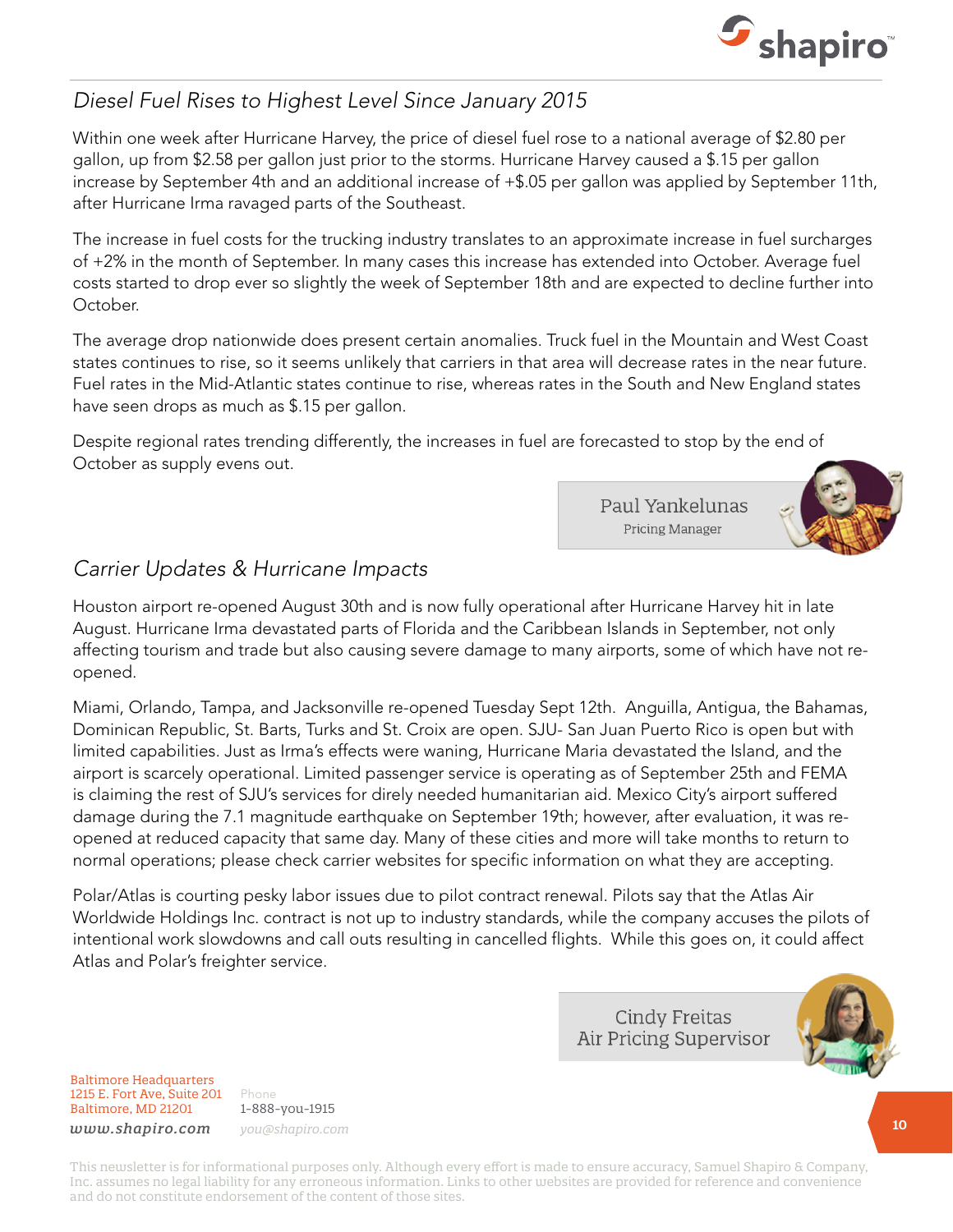

#### *Another Setback to the NY/NJ Chassis Pool*

The planned gray pool between Flexi-Van Leasing and Direct ChassisKink Inc (DCLI), two of the largest providers, has been tabled for the time being.

According to Ron Joseph, Senior Vice President and Chief Operating Officer for DCLI, one of the biggest obstacles to this pool was the need to move DCLI's existing chassis pool out of the APM terminal in Elizabeth, NJ. The terminal is undergoing a multimillion dollar renovation and needs the space. The International Longshoremen's Association (ILA) authority over the chassis maintenance and repair only adds further complexity.

Even though Flexi-Van and DCLI voided their planned partnership, the New York – New Jersey port council agreed that a gray chassis pool is one of the port's highest priorities. According to Steve Coleman, Port Authority spokesman, the Port Authority's focus is making sure the port has the necessary chassis to meet the needs of the port, especially now that the Bayonne Bridge project is completed and larger vessels can begin calling NY/NJ terminals.

> Maria Bettini Domestic Pricing Supervisor



## **TECHNOLOGY CORNER**

#### *Blockchain Technology and Global Supply Chain*

Blockchain technology is a distributed database or ledger across a network of computers. This network could range from hundreds to millions of computers with no single person controlling the data. All changes to the data are encrypted and cannot be deleted by anyone. However, there will always be a record of who changed the data and what the data looked like before the update. Hence, blockchain moves the ownership of data from a single entity or person to a designated group, which gives it mass appeal to the supply chain industry wherein data in a single transaction is often touched and influenced by multiple parties working on different systems.

So how could blockchain further benefit supply chains? With many members in the blockchain you would be able to shop for the best price available for the services you need. Cargo tracking would become immensely efficient and despite the cargo changing hands from provider to provider, the data and system used would never have to lapse. Blockchain is already being used in the diamond industry with great success to track the diamond's journey from mine to consumer. Within this transactional realm, blockchain cuts down on fraud and verifies sustainable practices. In this same light, blockchain also provides the government with greater transparency.

Baltimore Headquarters 1215 E. Fort Ave, Suite 201 Baltimore, MD 21201

Phone 1-888-you-1915 *www.shapiro.com you@shapiro.com*